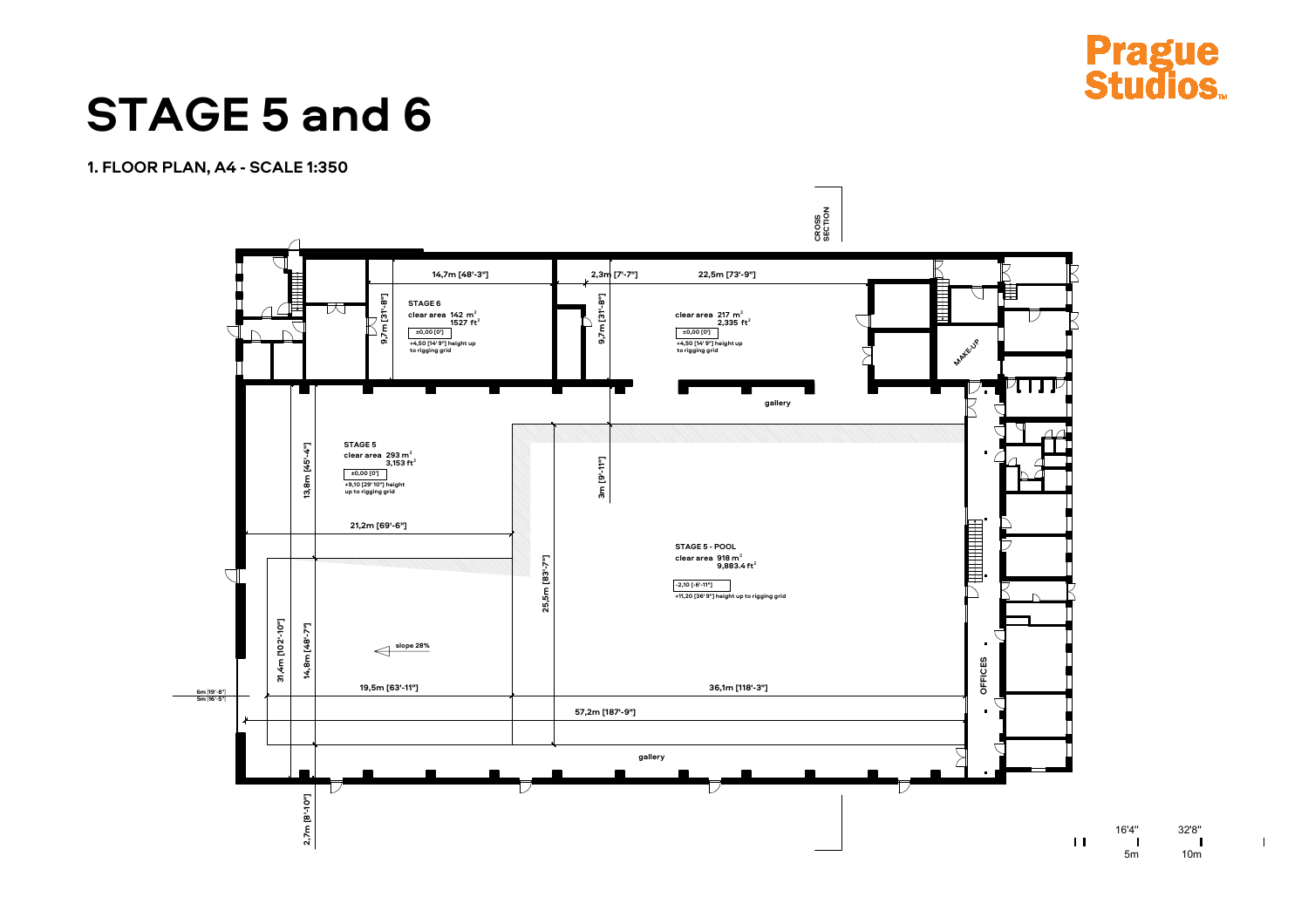

# **STAGE 5 and 6**

2. TECHNICAL PLAN, A4 - SCALE 1:350



 $32'8''$  $10<sub>m</sub>$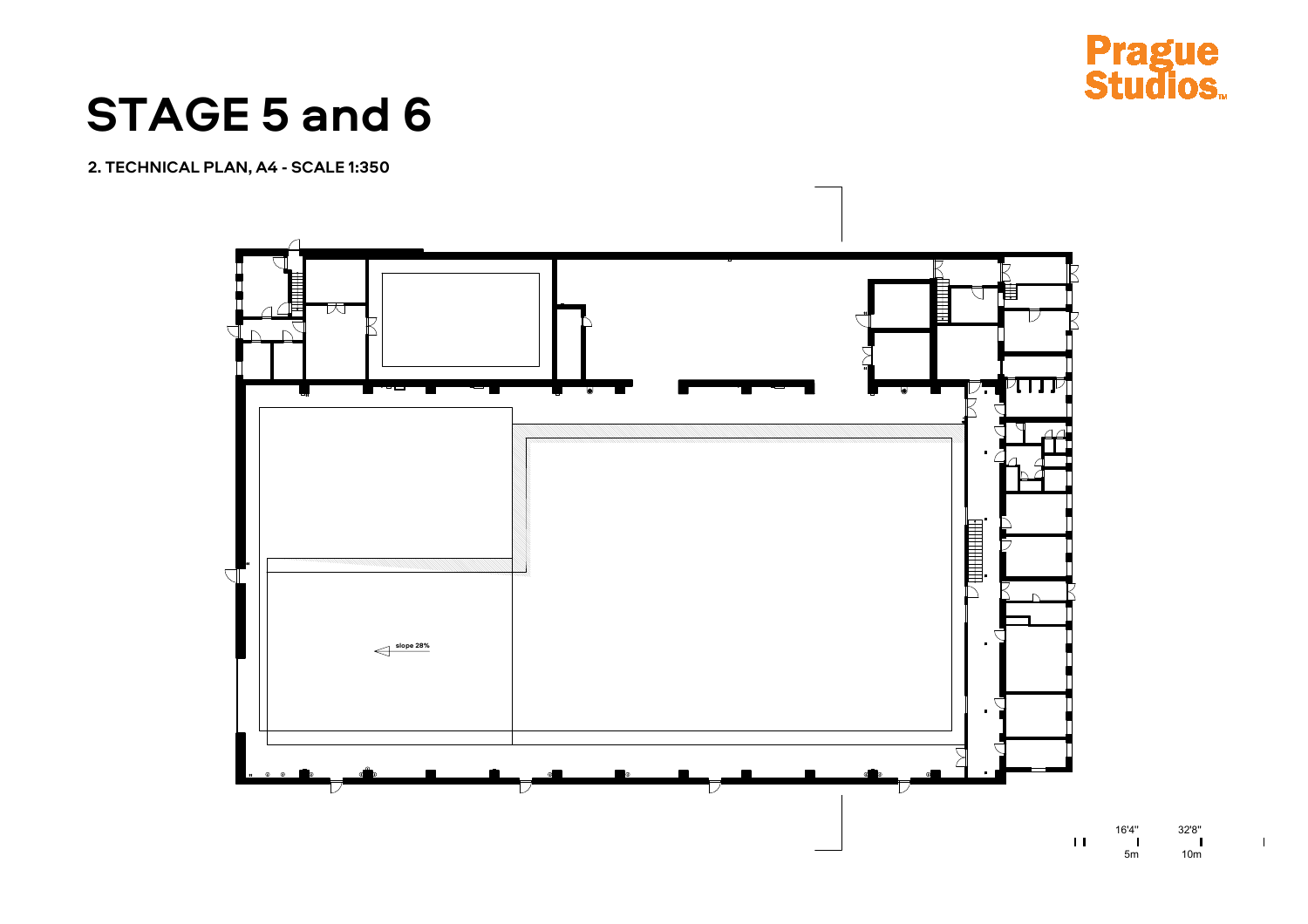



16'4" 32'8"<br>
| 16'4" 32'8"<br>
5m 10m  $\mathbf{H}$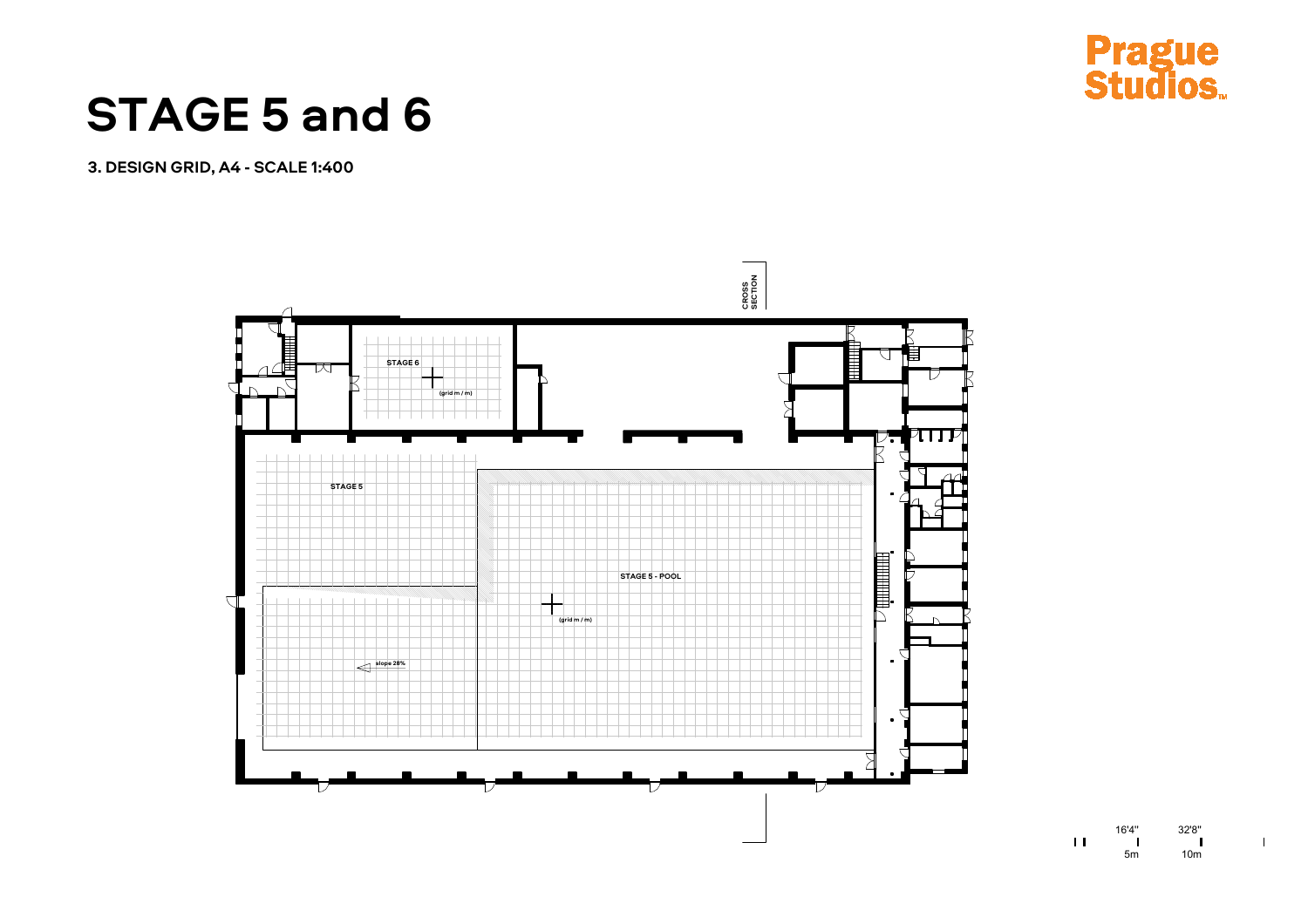



16'4" 32'8"<br>
| 16'4" 32'8"<br>
5m 10m  $\mathbf{H}$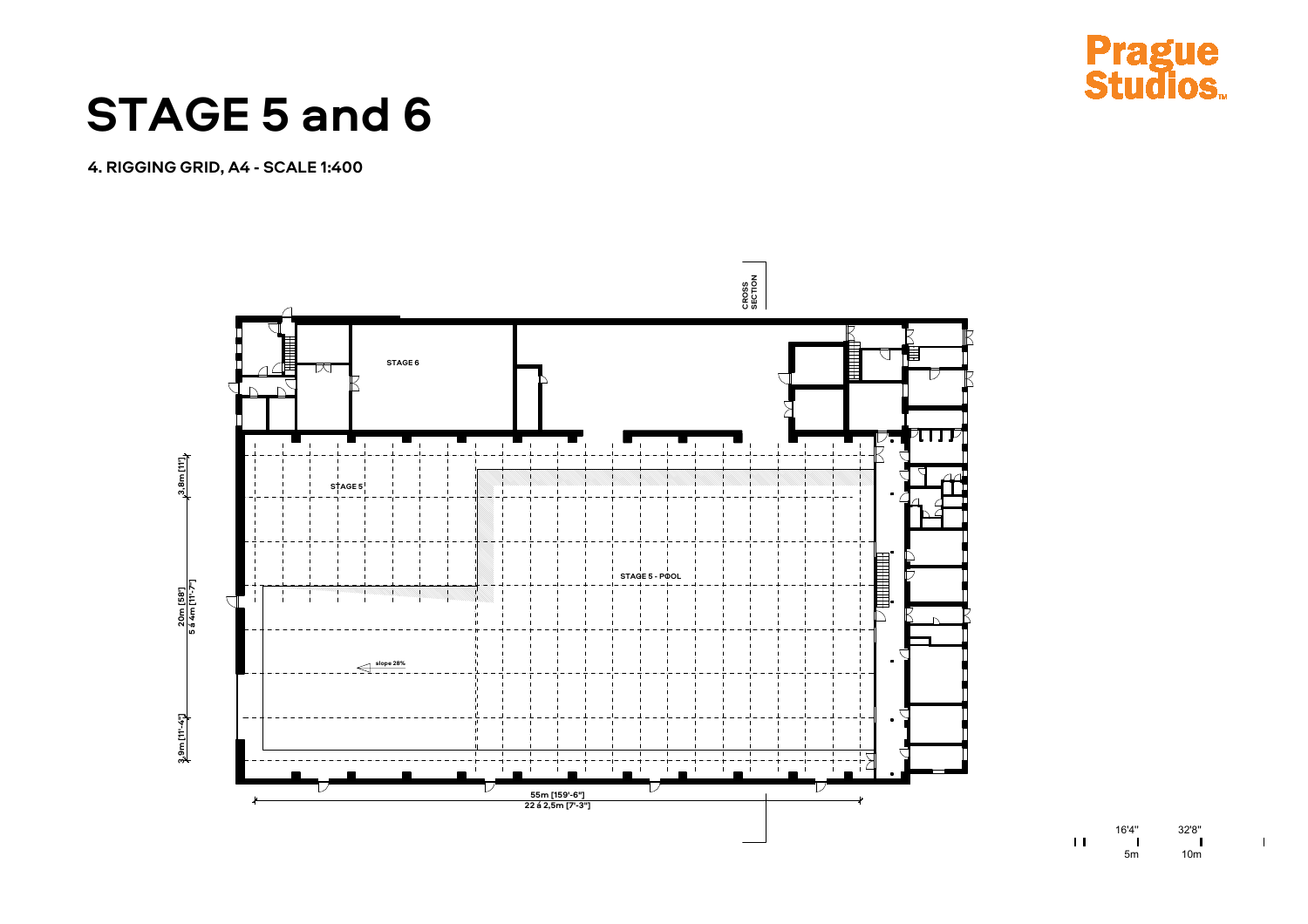